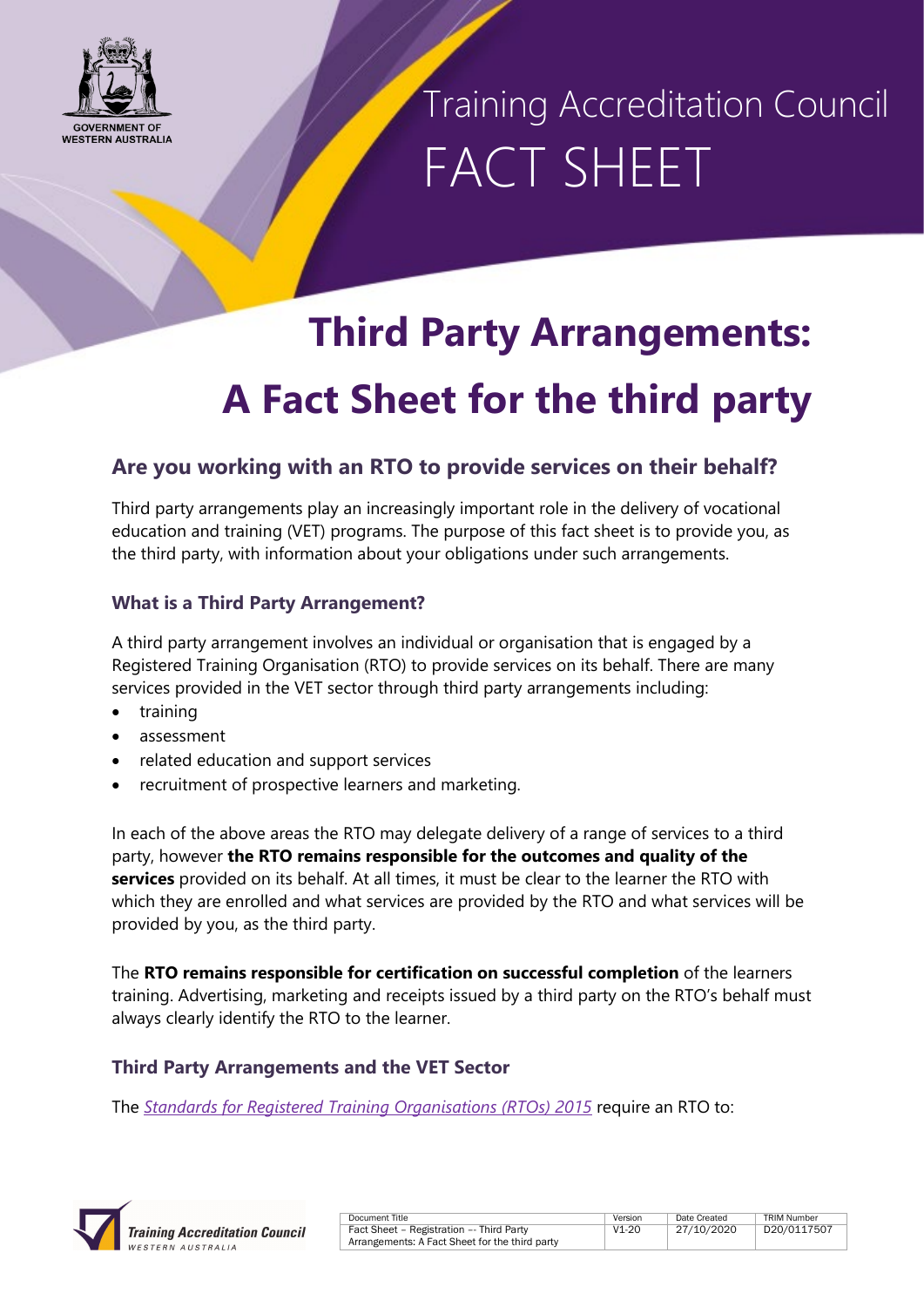# FACT SHEET

- notify the VET regulator, (the Training Accreditation Council (TAC<sup>[1](#page-1-0)</sup>)) when it enters into and finishes an arrangement with a third party
- remain responsible for all services delivered under its registration by third parties and
- that any service provided on behalf of the RTO must be subject of a **written agreement**.

A signed written agreement is a formal document that demonstrates that as a third party you are not claiming to be an RTO when not registered. This is important as section 58A of the Western Australian VET legislation, the *Vocational Education and Training Act 1996*, states it is an offence to claim to be an RTO and/or to provide nationally recognised training when not registered to do so.

#### **Understanding Your Written Agreement with the RTO**

The **written agreement** is a formal contract between you as a third party and the RTO that details the responsibilities and obligations of each party. While the RTO is likely to take the lead in setting up the written agreement, as the third party you should have an active role in its establishment, implementation, monitoring and improvement.

The written agreement may take many forms, and is a critical document that ensures:

- clarity around the roles and responsibilities of each party;
- identifying the key contact person in the RTO;
- a clear understanding of your obligations as detailed in the written agreement;
- a clear understanding of the RTO's obligations as detailed in the written agreement;
- the start and end dates of the agreement;
- the scope of the agreement services and locations;
- how the agreement will be implemented;
- how and when the RTO will monitor the services that you provide;
- what agreed support (if any) the RTO will provide to you in meeting your obligations;
- what limitations apply to the agreement, such as no outsourcing to a fourth party or issuance of certificates; and
- clear processes to resolve any issues or disputes regarding the agreement and to review its effectiveness and make improvements.

The written agreement must also include legislative requirements placed upon the RTO. For example, the [Standards for RTOs](https://www.legislation.gov.au/Details/F2019C00503) states an RTO must ensure that any third party delivering services on its behalf is required to cooperate with the VET regulator (TAC) (Clause 8.2) by:

- providing accurate and factual responses to information requests from the VET regulator relevant to the delivery of services; and
- in the conduct of audits and the monitoring of its (the RTOs) operations.

<span id="page-1-0"></span> <sup>1</sup> Three VET regulators operate within Australia. TAC regulates RTOs that deliver training to domestic students in WA and/or Victoria only. The [Victorian Registration and Qualifications Authority](https://www.vrqa.vic.gov.au/Pages/default.aspx) (VRQA) regulates RTOs that deliver training to domestic students in Victoria and/or WA only. The national VET regulator, th[e Australian Skills Quality Authority](https://www.asqa.gov.au/) (ASQA) regulates RTOs that operate across jurisdictions and to international students.